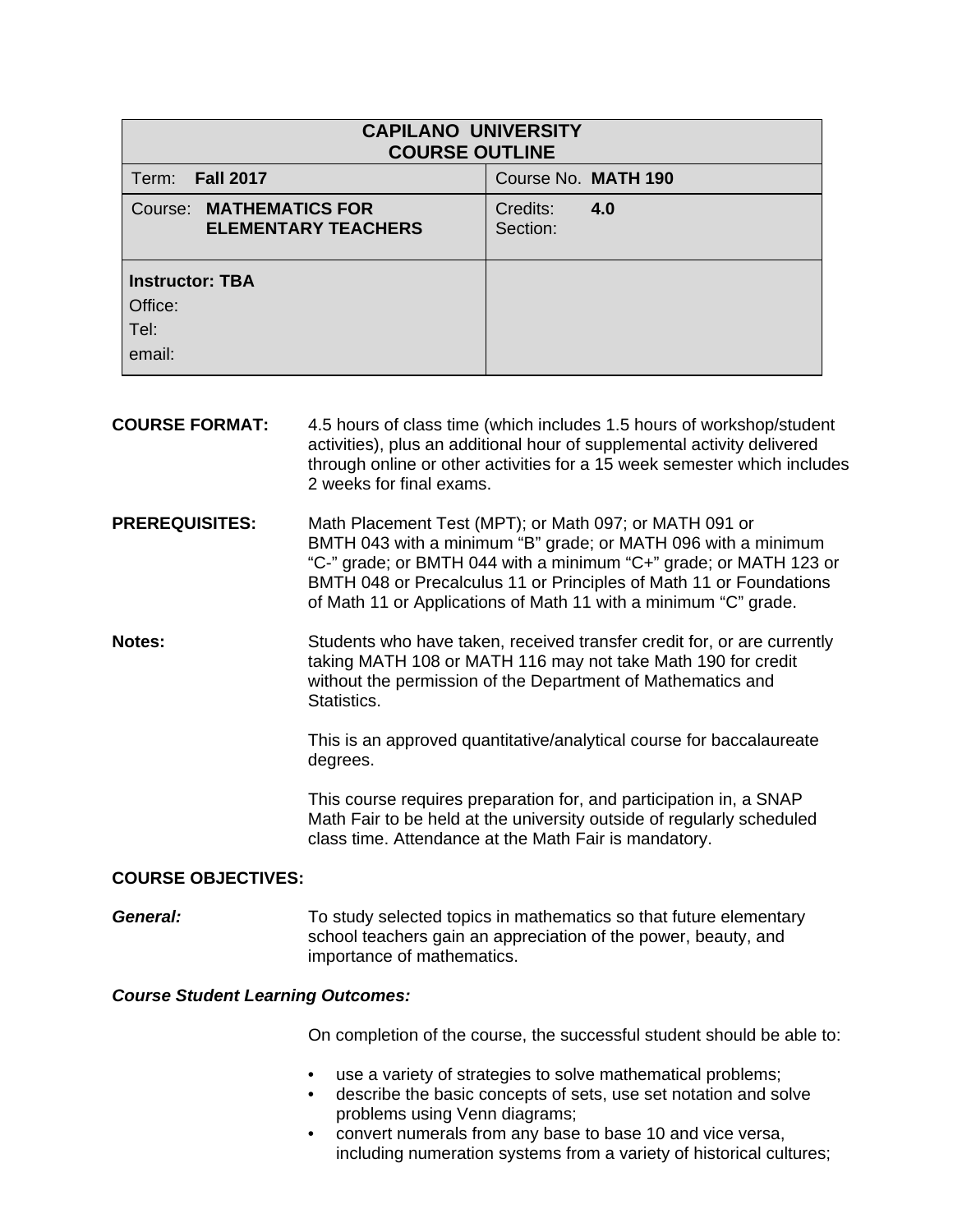- explain mathematical operations using a variety of models,
- apply and explain a variety of algorithms for addition, subtraction, multiplication and division;
- define basic number theory terms including prime and composite numbers, divisibility, prime factorization, greatest common divisor and least common multiple and use them to solve a variety of related problems;
- identify the natural, integer, rational, irrational and real numbers and their properties;
- identify common geometric figures and properties, and be able to use arithmetic and algebraic methods to compute geometrical quantities;
- perform measurement conversions in the Metric system.

## **REQUIRED COURSE MATERIALS:**

| Text:           | Sowder, Sowder and Nickerson Reconceptualizing Mathematics<br>(Custom Looseleaf Text) WH Freeman (2016)                          |
|-----------------|----------------------------------------------------------------------------------------------------------------------------------|
| <b>Booklet:</b> | The <i>Math Fair</i> booklet.                                                                                                    |
| Calculator:     | Any basic calculator may be used for homework. For tests, a calculator<br>will be provided by the instructor, where appropriate. |

# **RECOMMENDED COURSE SUPPLEMENTS:**

| <b>Student Solutions</b><br><b>Manual:</b> | Solutions manual for the odd numbered questions in the textbook<br>comes bundled with custom text. Also available in the Math Learning<br>Centre (BR289), or on a 3 hour reserve in the Library |
|--------------------------------------------|-------------------------------------------------------------------------------------------------------------------------------------------------------------------------------------------------|
| <b>Reference Texts:</b>                    | Available in the Math Learning Centre (BR289).                                                                                                                                                  |

## **COURSE CONTENT:**

|                                                                                                | Weeks     |
|------------------------------------------------------------------------------------------------|-----------|
| <b>Topics</b>                                                                                  | (approx.) |
| <b>Problem Solving and Sets</b>                                                                | 2         |
| Numeration Systems, Whole Number Operations,<br><b>Mental Calculation, Scientific Notation</b> | З         |
| Fractions, Ratios, Rates, Proportion, Percent                                                  | 1.5       |
| <b>Integers and Number Theory</b>                                                              | 2         |
| Geometry and Measurement                                                                       | 3         |
| <b>Review</b>                                                                                  | 0.5       |
| Term tests and/or quizzes                                                                      | 1         |
| <b>Final Exam Period</b>                                                                       | 2         |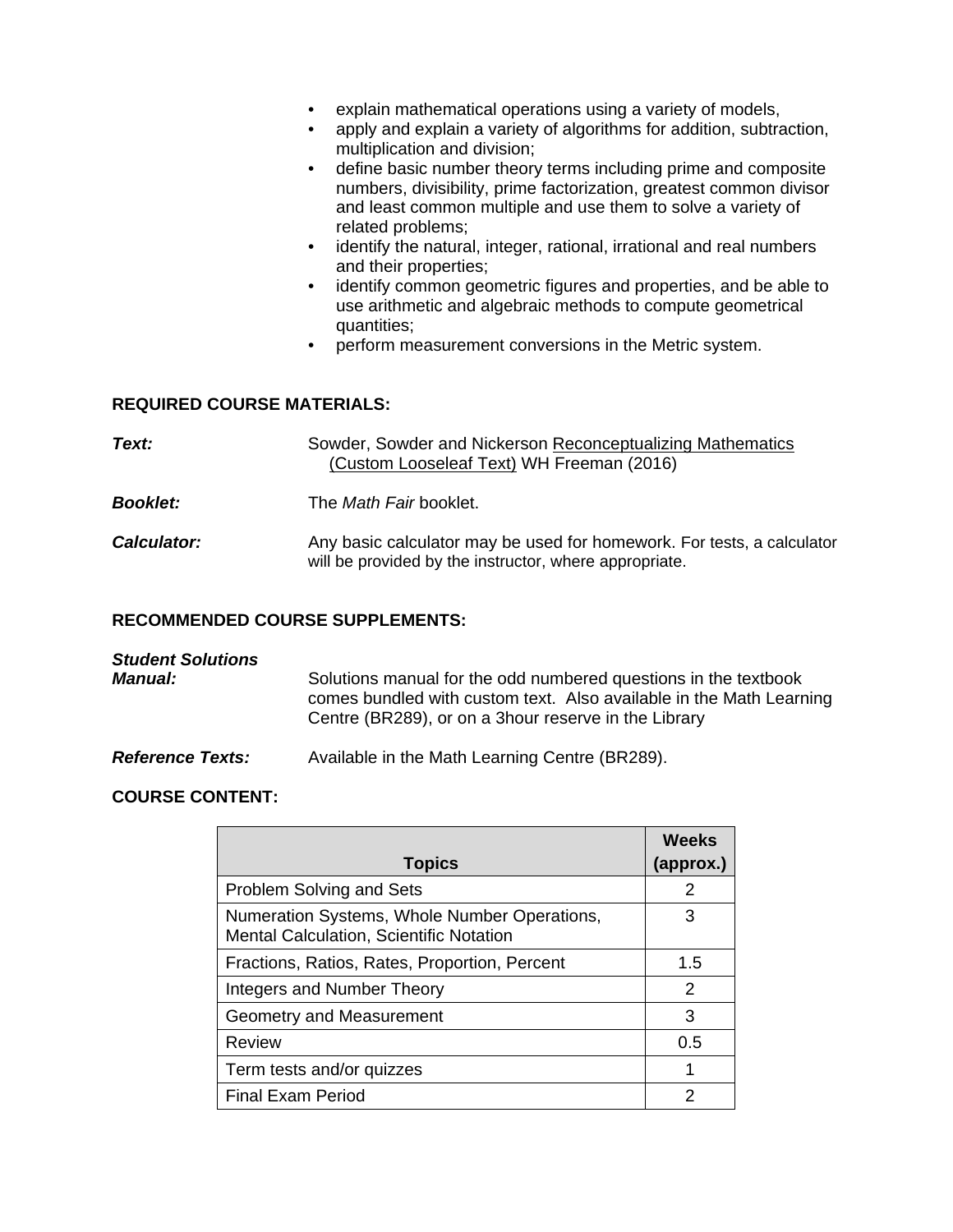#### **EVALUATION PROFILE:**

Final grades for the course will be computed based on the following schedule:

| <b>Term Work</b>           | *55% |
|----------------------------|------|
| <b>Final Exam</b>          | *35% |
| <b>Personal Evaluation</b> | 10%  |
| TOTAI                      | 100% |

If the percentage achieved on the Final Exam is higher than the percentage achieved on the Term Work component, then the Final Exam weight will be increased to 55% and the Term Work will be decreased to 35%.

 Note: Math 190 students are required to participate in a Math Fair on TBA, from 8:30am to 12:30pm.

 Term work will consist of the Math Fair worth 15% and a combination of tests, quizzes and/or assignments. While the weighting of individual tests, etc. is at the discretion of the instructor, no single test will exceed 25% of the final total. The weight of tests, quizzes and assignments will be announced in class in advance.

#### **PERSONAL EVALUATION:**

In the absence of exceptional circumstances, which are evaluated at the instructor's discretion, the personal evaluation component of the final grade will be pro-rated to the rest of the grade. For example, a 10% personal evaluation component would be determined by dividing the remaining mark out of 90 by 9. The most common circumstance justifying an increased personal evaluation mark is a student's improved performance in the final examination relative to the term work, which the instructor feels justifies an elevated letter grade.

## **SUPPLEMENTAL 4TH HOUR ACTIVITY:**

Each section has, in addition to the 4.5 hours of scheduled classroom time per week, a supplemental activity. This activity might be a scheduled tutorial or lab, an on-line activity, a group meeting, or some other activity as indicated by the instructor. Students are expected to participate in this additional activity. If this is not possible, students should consult their instructor to determine how this missed activity can be completed. It is in the student's best interest to ensure that any missed course activity is completed.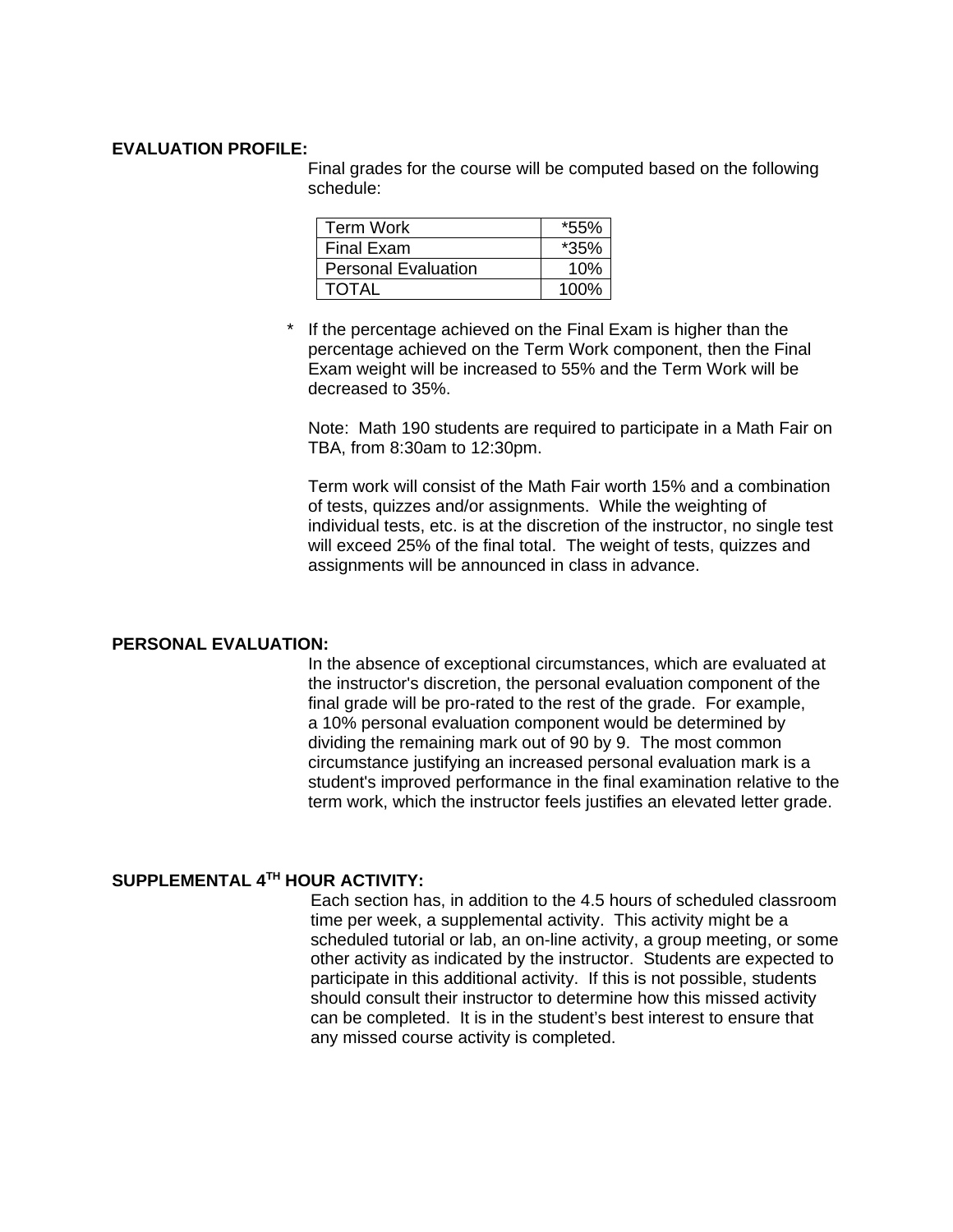## **GRADING PROFILE:** Letter grades will be assigned according to the following guidelines:

| $A+90-100\%$   B+77 - 79%   C+67 - 69%   D 50 - 59% |  |  |
|-----------------------------------------------------|--|--|
| A 85 - 89%   B 73 - 76%   C 63 - 66%   F 0 - 49%    |  |  |
| $A - 80 - 84\%$ B-70 - 72% C-60 - 62%               |  |  |

Students should refer to the University Calendar for the effect of the above grades on grade point average.

## **TESTS:** Dates for tests will be announced beforehand in class.

**HOMEWORK:** It is expected that students spend at least 8 hours per week doing course work outside of class time.

#### **OPERATIONAL DETAILS:**

- *University Policies:* Capilano University has policies on Academic Appeals (including appeal of final grade), Student Conduct, Cheating and Plagiarism, Academic Probation and other educational issues. These and other policies are available on the University website.
- Attendance: If classes are missed, it is the student's responsibility to become aware of all information given out in the classes or tutorials, including times of examinations and assignment deadlines.
- *Missed Exams:* Normally, a score of zero will be given for a missed exam, test, quiz, lab, etc. In some exceptional situations, the student will be permitted to write a make-up test, defer the lab to a later date or to replace the score by other marks.

The situations in which a score of zero may be avoided are those for which the student meets **all** of the following conditions:

- Circumstances clearly beyond the control of the student caused the exam, test, quiz, lab, etc. to be missed. Such circumstances include serious illness or injury, or death of close family member. They do **NOT** include forgetting about the test, lack of preparation for the test, work-related or social obligations.
- The student has notified the instructor (or the School of Science, Technology, Engineering and Mathematics (STEM) office staff, if the instructor is not available) about the missed exam, test, quiz, lab, etc. Such notification **MUST** occur in advance, if possible, or at the latest, on the day of the exam, test, quiz, lab, etc.
- Proof of the circumstances is provided. Proper proof of illness or injury requires a medical certificate from a doctor.
- The student has been fully participating in the course up until the circumstances that prevented the writing of the exam, test, quiz,